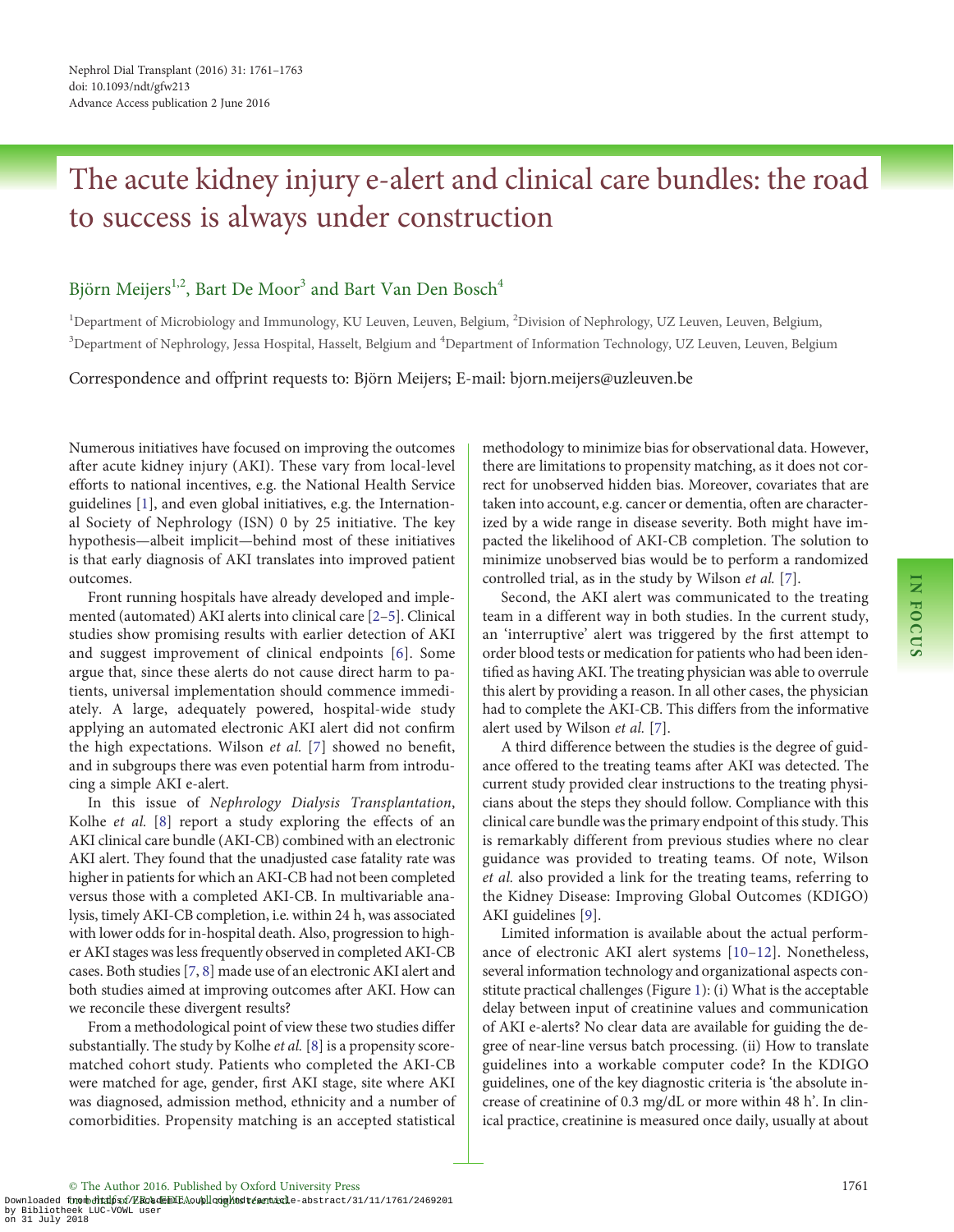<span id="page-1-0"></span>

FIGURE 1: Schematic overview of AKI care. (A) The usual, mostly unstructured care for patients with AKI. The onset of AKI is followed by a silent phase (in blue), without any detectable changes. The duration of the silent phase is dependent on the choice of AKI markers and is followed by a period in which AKI is detectable (in orange). Actual detection of AKI is dependent on several factors and may take several days. If and when this leads to ordering of additional tests, prescription of drugs (or withholding others) and measures made to monitor patients, the clinical care phase (in green) starts. (B) The different phases of structured AKI care. Structuring AKI care most likely impacts the detection phase (in orange), whether other interventions are focused on shortening the silent phase (biomarker research) or by novel therapeutic interventions (in green). The silent phase may also be shortened by risk prediction algorithms, deduced from prevailing risk factors or putative renal insults. Several factors determine the total lag time between the moment at which AKI becomes detectable and the decision to take actions, e.g. ordering tests, prescribing and withholding drugs and monitoring. CCB, clinical care bundle.

the same time. Clinicians would interpret this criterion as 'a rise in creatinine of 0.3 mg/dL or more within 2 days'. However, computer code will make a strict discrimination between 47 h, 59 min and 59 s (<48 h) versus 48 h and 1 s (>48 h). Whether such differences will result in a missed diagnosis of AKI using electronic AKI alerts is not well studied. One option would be to adjust the KDIGO definition and calculate absolute rises within, for example, 56 or 60 h, but such decisions need to be supported by clinical data. (iii) Reanalysis of the Wilson study also showed that use of small changes in serum creatinine to diagnose AKI is limited by high false-positive rates caused by higher variability of serum creatinine at higher baseline values and potentially misclassifying patients with CKD in AKI studies [\[13\]](#page-2-0). In contrast, Cruz et al. [\[14\]](#page-2-0) suggested adopting even smaller increments in creatinine to identify AKI in high-risk patients. This approach might be useful if risk prediction can be automated. Such risk assessment algorithms should rely on known risk factors (susceptibilities) and exposures (renal insults) that are retrievable from the electronic patient file. (iv) The KDIGO definition also includes 'an increase in serum creatinine to 1.5 times baseline, which is known or presumed to have occurred within the prior 7 days'. Most AKI e-alert algorithms simplify this to 'relative increases, documented to have occurred within the preceding 7 days'. Patients lacking creatinine measurements in the 7 days preceding the occurrence of AKI will not be recognized. More elaborate systems should be able to infer the patient's baseline creatinine, thus performing more in line with the KDIGO definition. As most patients are treated in a single hospital system and/or by a single county care provider, taking into account previous creatinine values could be of help to infer baseline creatinine values. (v) Most systems rely on serum creatinine values, whereas urinary output is not taken into account in all systems to make the diagnosis of AKI. (vi) Finally, are the KDIGO criteria the best possible criteria to be used for the development of electronic AKI alert algorithms? These, as well as the preceding Risk, Injury, Failure, Loss of kidney function, and End-stage kidney disease (RIFLE) and Acute Kidney Injury Network (AKIN) criteria, were designed as globally accepted definitions of AKI. The validity of these criteria was demonstrated looking at short- and long-term outcomes after AKI. The current use in AKI e-alert algorithms needs to be evaluated.

As pointed out by the National Confidential Enquiry into Patient Outcome and Death (NCEPOD) report [\[15\]](#page-2-0), organizational aspects also deserve attention. As with any clinical decision support system, alerts need to reach the treating teams in order to be effective. While this seems simple in theory, AKI can occur any hour of the day, 7 days per week. In the current study, an 'interruptive' alert was used that was triggered by the first attempt to order blood tests or medication for patients who had been identified as having AKI. The likelihood for either of these attempts to occur on a weekend might be lower than during weekdays. This might be improved by sending push alerts to treating teams. Automation of such processes, however, is easier said than done [\[16,](#page-2-0) [17](#page-2-0)].

In conclusion, Kolhe et al. [[8\]](#page-2-0) provide ample evidence that automated AKI detection coupled to a clinical care bundle does improve outcomes in patients affected by AKI. Their findings further strengthen the case for early detection of AKI assisted by electronic alert systems. We should be cautious, however, not to oversimplify the message. Rapid detection of AKI is an